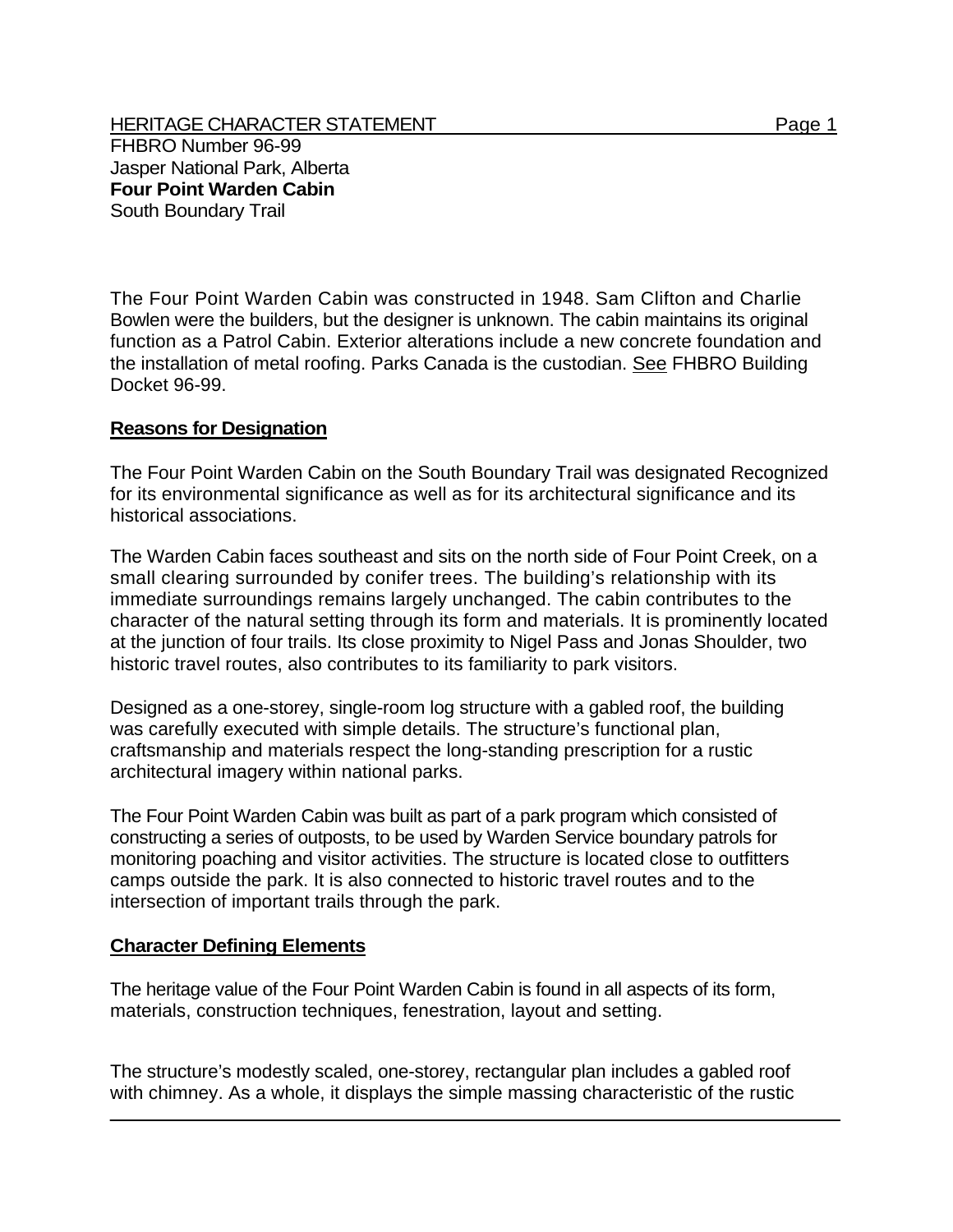HERITAGE CHARACTER STATEMENT FRIEL AND THE Page 2 FHBRO Number 96-99 Jasper National Park, Alberta **Four Point Warden Cabin**  South Boundary Trail

aesthetic. The simplicity of the building's form and massing should not be altered by future developments. The cabin is of high quality construction. The walls are made of horizontally laid, peeled spruce logs with chinking, saddle notched at the corners. The logs are evenly extended at the corner joints, except at the entrance gable where the upper two courses extend further to form a small porch overhang. This particular assembly contributes to the building's rustic appearance.

Peeled logs, fascia boards over the exposed rafter tails and simple door and window trim reinforce the building's functional, rustic character, which should be preserved by repairing in kind, and by emphasising maximum retention of original material. The entranceway's informal design presents an off-center door with a small side window, none of which should be altered. The logs' stain finish reflects a functional approach to maintenance and should not be modified without carefully analysising appropriate finishes and patina.

The fascias that have been added hide exposed log ends, which were one of the eaves' features. When operationally appropriate, these should be removed.

The two-over-two wood sash, the square window of the front facade and the finely scaled gable window appear to be original. They emphasize the rustic style. The wood screen door and the vertical wood plank entrance door also emphasize the rustic design. However, the side window with a single vertical mullion simplifies and modernizes the window expression. Any future replacement of the side window should follow historic precedent.

The cabin's white interior is a single, open space featuring exposed log walls, pole rafters, diagonal pole ridge braces and plank roof sheathing. The interior keeps with the rustic character of the building. The cookstove and various counters contribute to the building's functional nature, but should be investigated to determine their relationship to the use of the building. Appropriate conservation methods should be employed where necessary.